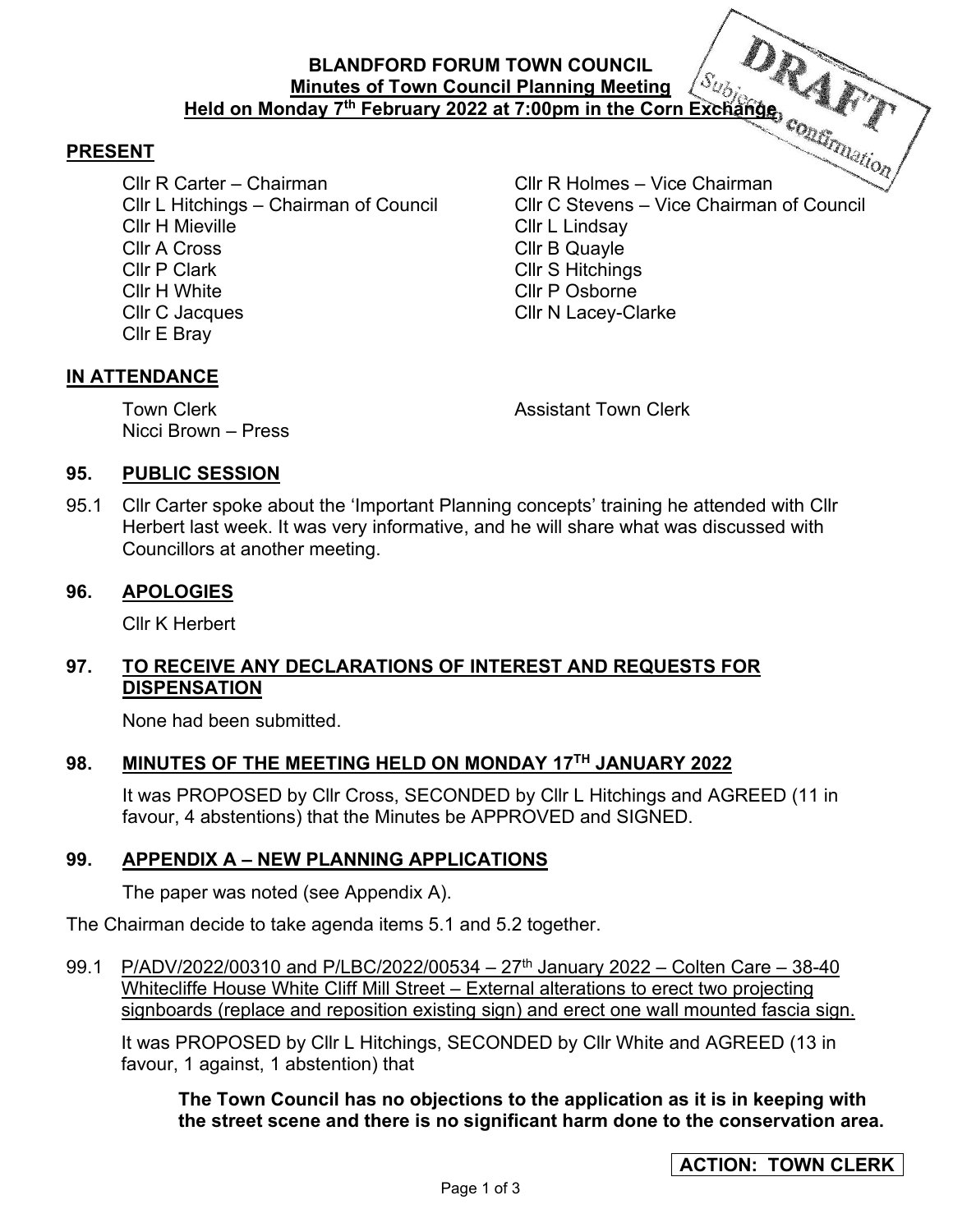# **100. APPENDIX B – DORSET COUNCIL DECISIONS ON PLANNING APPLICATIONS AND APPLICATIONS AWAITING DECISIONS**

The paper was displayed (see Appendix B).

# **101. SITE VISITS/DORSET COUNCIL PLANNING MEETINGS**

The Assistant Town Clerk reported that the next Northern Area Planning Committee meeting is due to take place on Tuesday  $8<sup>th</sup>$  February 2022. No items pertaining to Blandford Forum are on the agenda.

## **102. CLERK'S REPORT AND CORRESPONDENCE**

- 102.1 B+ NP Grant The B+ Monitoring Group has been successful in securing a grant of £2,200 for the review of the Plan. The group will engage with the existing consultant for an initial workshop to talk about possible modifications to the Plan.
- 102.2 Temporary Road Closure All vehicles will be prohibited from proceeding along Salisbury Road, from the junction of Kings Road (in both directions), a distance of approximately 80 metres from this point in a south westerly direction. This order will come into operation on 14<sup>th</sup> February 2022 and will remain in force for 18 months, however it is anticipated that the works will be completed by 25<sup>th</sup> February 2022. This order will enable Parchow Groundworks safe access to construct a new foul water connection into existing chamber with new pipe work to be installed. The alternative route, which will be sign posted is as follows: Salisbury Road – A354 – Wimborne Road – East Street – Salisbury Street – Salisbury Road.

Cllr Mieville asked if the Dorset Council considers the impact on neighbouring residents. Cllr Lacey-Clarke confirmed that considerations are always taken, and the situation will be monitored. It is difficult to restrict access to the neighbouring roads and it is hoped that non-residents will not be aware of any short cuts and will therefore take the proposed diversion route.

- 102.3 The Hive, Kingsway The Town Council has been notified that the Planning Officer allocated for application 'P/HOU/2021/02996 – Continue use of garage as self-contained annexe' has invited the applicants to submit a full planning application for a self-contained holiday let.
- 102.4 Orienteering Project At the Planning meeting on  $17<sup>th</sup>$  January 2022 Councillors resolved to support the second trail, using £1,500 from the Town Maps, Boards and Fingerposts budget line (1020). As this budget line is being used for the purchase of the two new finger posts, the funds will be taken from budget line 1040 Town Improvements.
- 102.5 Community Governance Review (CGR) –Dorset Council has published the report to Full Council setting out the draft recommendations. Once Dorset Council has resolved the draft recommendations for public consultation on Tuesday  $15<sup>th</sup>$  February, the Town Council is able to respond to these. This has been added as an agenda item to the Planning Committee meeting on 7<sup>th</sup> March and the information has been shared with all Councillors.

Cllr Lacey-Clarke spoke about the CGR recommendations. Dorset Council confirmed that Cllrs Quayle and Lacey-Clarke are not allowed to vote at Dorset Council level as they already voted at Town Council level.

A straw poll was held and it was requested for Cllr Lacey-Clarke to investigate with the Dorset Council why Bridport was able to have two site visits with the Dorset Council, but Blandford Forum was not, despite having requested a meeting.

# **ACTION: CLLR LACEY-CLARKE**